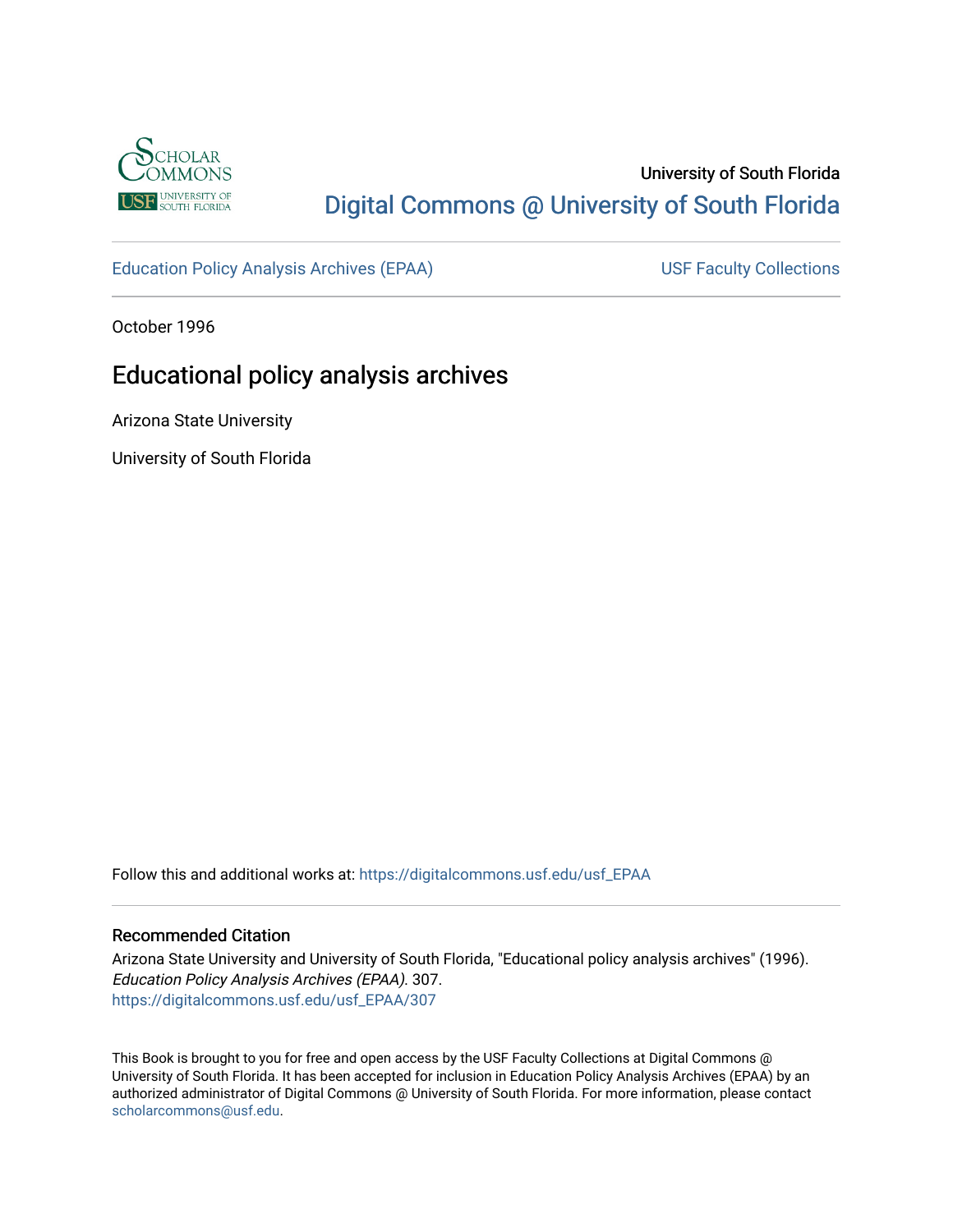# **Education Policy Analysis Archives**

**Volume 4 Number 16 October 6, 1996 ISSN 1068-2341**

A peer-reviewed scholarly electronic journal.

Editor: Gene V Glass,Glass@ASU.EDU. College of Education, Arizona State University,Tempe AZ 85287-2411

Copyright 1996, the EDUCATION POLICY ANALYSIS ARCHIVES.Permission is hereby granted to copy any article provided that EDUCATION POLICY ANALYSIS ARCHIVES is credited and copies are not sold.

## **A Review of** *Computers as Tutors: Solving the Crisis in Education*

**Frederick Bennett. (1996)** *Computers as Tutors: Solving the Crisis in Education*

## **Greg Sherman Emporia State University**

*shermang@esumail.emporia.edu*

It was with great interest that I began reading Frederick Bennett's book *Computers as Tutors: Solving the Crisis in Education* (1996). Published on the Internet and located at http://www.cris.com/~Faben1/, Bennett's book not only represented the first complete book I have ever tried reading straight off the computer, but it also represented the only book on education I have ever read in which the title purported to have a solution to education's problems. It took me less than twenty minutes to discover that the book failed me miserably on both accounts.

I initially began reading *Computers as Tutors* by accessing the web site, skimming the prologue and table of contents, and then settling down in my office chair to commence reading and digesting Chapter One. With my hand on the mouse, I read the words and scrolled slowly down the Chapter One web page as needed. Things were going pretty well as I toggled between my web browser and a word processing program I was using to jot down notes. And then I began to realize that I wasn't paying close attention to the words. I was skimming and jumping up and down the page, scrolling to the bottom of the page to size up the chapter. I soon discovered that I was approaching this book the same way I approach most other web pages: skim the text, look for relevant information, and click on links that will take me to the precise information I desire. My brain was treating this on-line book like any other web site, and I couldn't concentrate. In addition, I couldn't get used to making notes on specific elements of the chapter by typing in a separate window. So I printed off the entire book; over 100 pages of single-spaced text. I three-hole punched the pages, put them into a binder, settled into my reading couch, and read.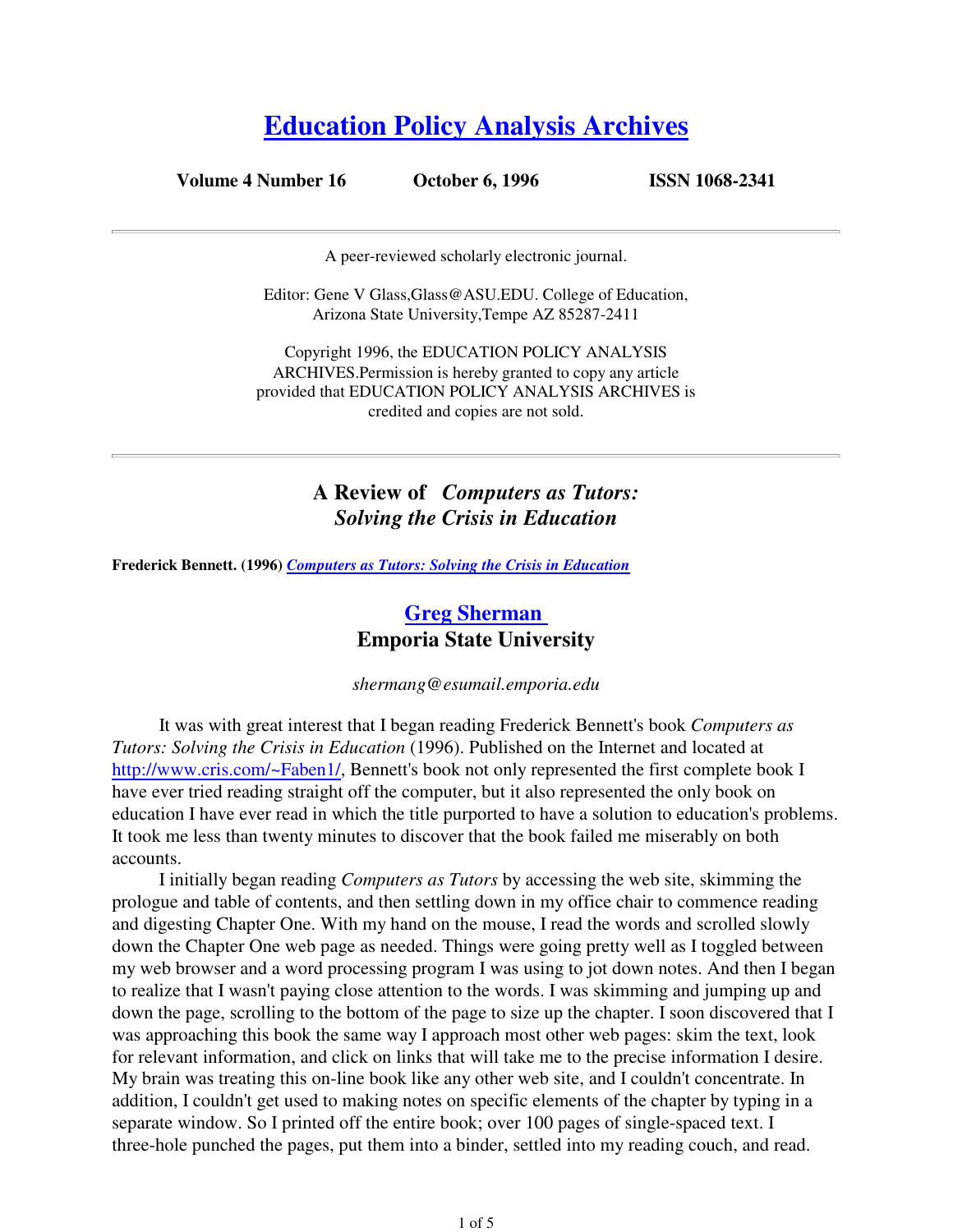#### Much better.

Although *Computers as Tutors* was a rather lengthy read by web standards, the main points presented by Bennett were few and concise:

- Schools can use technology more effectively
- Schools must use technology differently
- Computers can remake education
- The key to utilizing computers more effectively is through their use as private tutors

Throughout the book, Bennett indicates emphatically that computers can solve most of the problems confronting educators today if computers are implemented as private tutors "...without a teacher interposed between the machine and the child." Bennett spends a good portion of the book describing all the specific benefits spawned by using the computer to provide effective, individualized instruction. These include relieving the teacher of burdensome and mundane teaching-related chores, providing an opportunity for all students to fulfill their need to succeed, accommodating the needs of the gifted and challenged students, reducing the need for substitute teachers, and eliminating prejudice against race and sex. In addition to these advantages, computer-based instruction could eliminate grades, promote better thinking skills, and provide a means of easily replicating and distributing successful learning programs. And because the use of computers has demonstrated the ability to improve reading skills, illiteracy could be wiped out, resulting in the reduction of such literacy-related problems as crime and poor job performance.

Before addressing what I feel are numerous flaws in Bennett's argument that computers as tutors can solve the problems facing educators today, I would like to point out some admirable strengths in the work. The writing itself is very well-structured, clear, and organized. Bennett describes many of the endemic problems within the institution of public education, and he identifies clearly the need for reform. Bennett astutely points out that computers are not being used to their potential and can play a vital role in a systemic reform movement. As they have done in the private and corporate sectors, better use of computers could provide greater flexibility in daily classroom scheduling, allow teachers to easily update and acquire effective materials, eliminate some paperwork, and accommodate absentees and nontraditional schedules.

 There is no question that public education is in need of repair. There is no question that better use of computers can improve conditions in public education. And there is no question that students who perform well in school generally find themselves in better social and economic conditions when they emerge into the real world than students who perform poorly. Bennett does a commendable job of delineating the many ways computers can change how students might navigate through the system. But genuine reform isn't about changing how students learn. Genuine reform is more about changing what students learn, something Bennett's ideas regarding the use of computers in schools didn't even begin to address.

Near the beginning of the book, Bennett states: "When American education fully embraces computerized education, the dreadful state of American schooling will change overnight. Almost every child in the United States will learn to read early in their schooling. They will then be able to enjoy education." The implications of this statement are twofold: 1) the key to success in education is literacy, and 2) traditional, text-based instruction should be perpetuated. Bennett supports his literacy approach to reform by indicating that people who participate in riots, commit felonies, have out-of-wedlock births, or depend on welfare for support are more illiterate than people who don't exhibit such behaviors. Reduce the number of illiterate people, Bennett argues, and these types of behaviors will decrease. It is certainly beyond the scope of this review to speculate on whether or not reducing illiteracy will reduce poor decision-making, but my gut tells me that, like crime and welfare dependency, illiteracy is probably a symptom of a much bigger societal problem.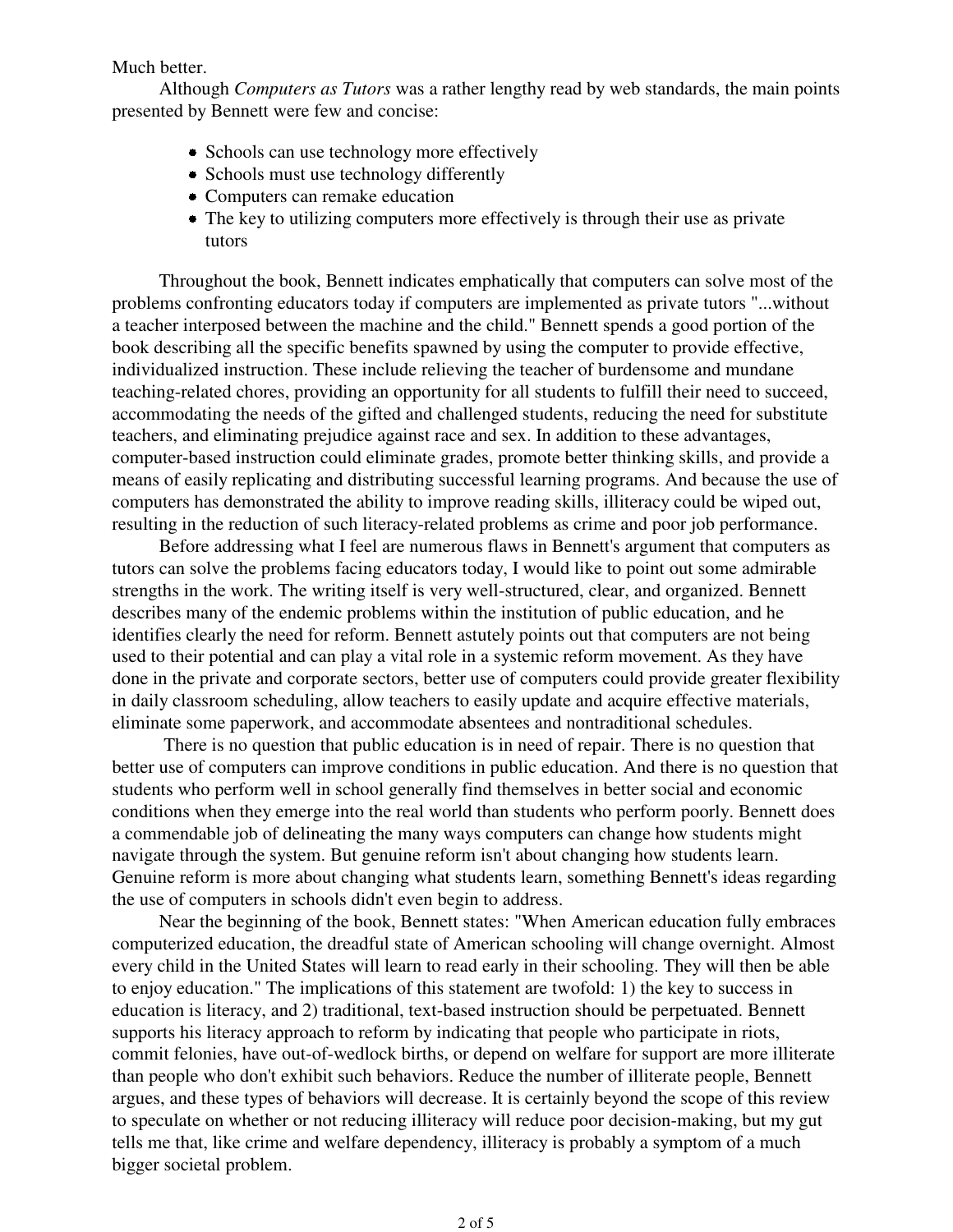Bennett places a high educational premium on literacy, and he maintains that computers as individual tutors can get students reading better, faster, sooner. He contends that computers haven't had much of an impact in education because they have not been used as teachers. "This failure to allow computers to teach is the reason technology thus far has been a dismal failure in schools." He uses examples of how individual tutors have had profound impacts on the lives of successful people such as Alexander the Great, John F. Kennedy, and Thomas Edison. He describes how Edison was removed from school at an early age, yet excelled as a result of individual instruction from his mother. I certainly agree that Edison's mother probably had a positive influence on his development as a creative inventor, but I am quite certain his achievements were not the result of the effective instruction of school-related educational outcomes. People don't learn to become great inventors because somebody taught them to read. People become great inventors because somebody taught them to be great inventors. Edison's early education was probably more about exploration and intellectual encouragement than it was about reading.

Reading may have played a part in Edison's early education, but it was certainly not the goal of his education. Referring to his mother as tutor, Edison said "She instilled in me the love and purpose of learning." Implicit in this statement is the purpose of true educational reform: change WHAT is taught, not how. Bennett's book actually encourages the status quo in this area. For example, Bennett states that "...computerized education will be far more efficacious for developing better reasoning skills." He then describes what he feels are the three requirements for developing better reasoning skills: good underlying education, thought provoking questions, and time to respond to these questions. Based on his ideas up to this point, we can only assume that "good underlying education" refers in no small part to literacy. And "thought-provoking questions" still places this type of educational experience in the realm of text-based instruction. Not to mention that this Aristotelian pedagogical approach represents a rather simplistic formula for developing higher-order thinking skills. If it were this easy, there would be very little need for any technology in the learning process. What Bennett fails to address are the opportunities to use computer-based technology as contexts for experiencing purposeful, meaningful instructional environments where learning to read, performing mathematical calculations, and operating at higher levels of reasoning are not the end of the instruction but the means to a purposeful end.

If they are to be used effectively, computers should be part of an instructional environment which supports the learning of skills that students will need in order to be successful in the real world. Reading may be a prerequisite for many of these real-world outcomes, but believing the computer can successfully deal with all the outcomes related to literacy, including choosing to read, is narrow and misguided. Bennett states: "[Computers] can communicate information more efficiently and they can do it with a certain panache-they can fascinate while they teach." Substitute the word "television" for the word computers and you echo the sentiment of educational reformers in the 1950's who believed technology was really going to have an impact on how students learned. And like any other piece of instructional hardware, computers probably won't have a profound impact on how anybody learns anything. Somebody may be able to learn how to read from a computer as tutor because they have an opportunity to practice practice practice, with a certain level of feedback provided. But in the end, this is no different than working with an individual or a small group. The computer may be able to facilitate learning to read in a more efficient manner, but this is no indication that the learner will choose to read outside school, or will choose to communicate in written form, or will enjoy any or all of it.

But like television, computers can make a difference in what is learned. Because of television, many people in the United States have learned that owning lots of different, new products is important. As a "window to the world" television has also helped us to know more about people from other countries, and good or bad we know that reading isn't the only way to obtain information about the world around us. Because of computers, we can easily communicate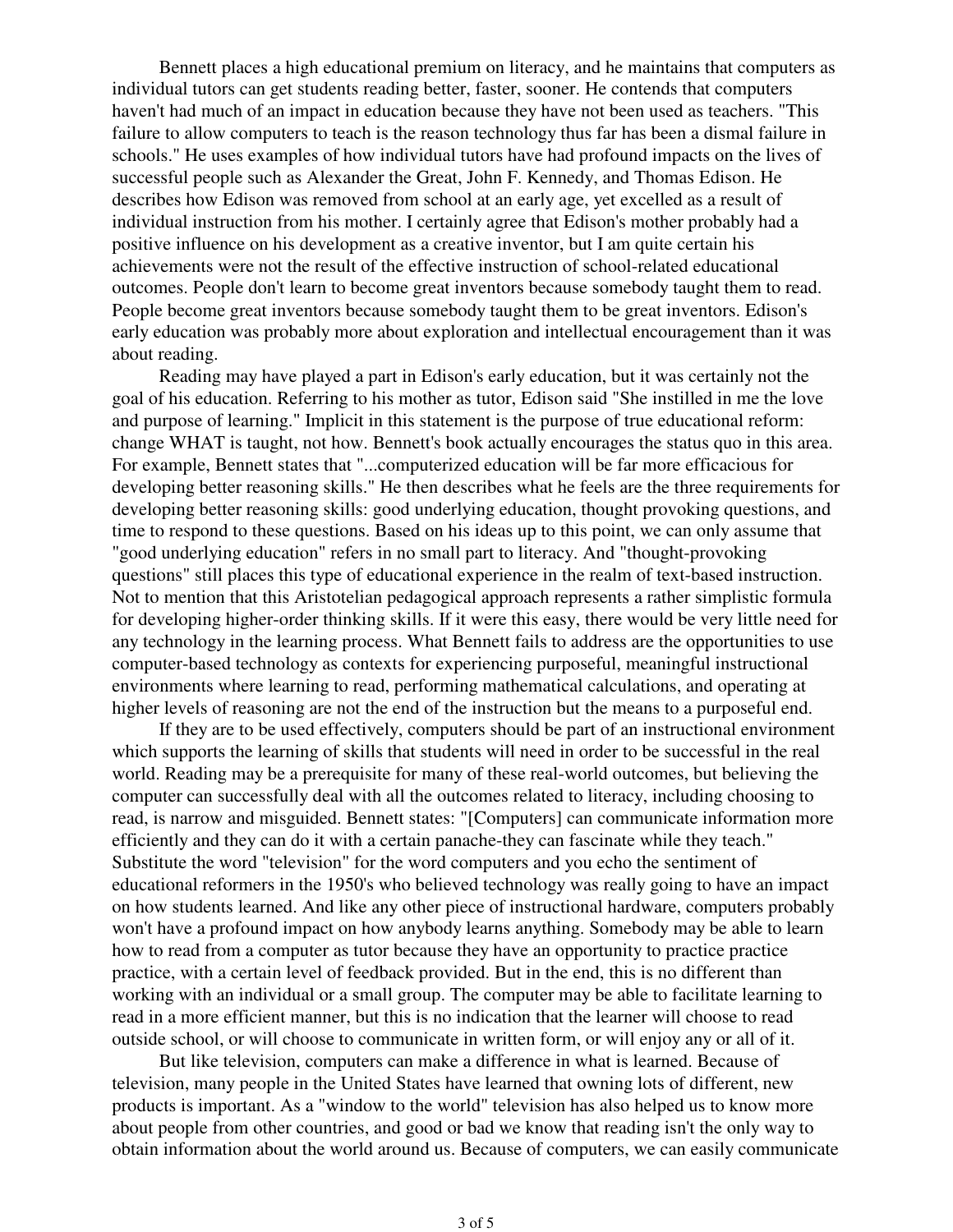in writing to people all around the world, we can access precise information needed in a number of ways, we must discern between the relevant and the irrelevant, and we can create, simulate, and explore in countless ways. These are the reasons why computers can make a difference in schools. These indicate that different things can be learned in school. Like Edison's mother, computers can be used to provide a purpose for learning things that are important to us. And these types of outcomes go far beyond and around literacy.

Bennett summarizes his work by stating that "Computerized education will mean a profound alteration in the manner in which schooling is carried on." Bennett does a good job of pointing out exactly how schooling could change as a result of using computers as tutors. But no reform movement is carried very far by addressing schooling. We need to address learning, which isn't necessarily related to schooling. So if you want to read about all the different ways computers can address more effective ways of doing what public education tries to do today, read Frederick Bennett's Computers as Tutors: Solving the Crisis in Education. But if you think the crisis in education has something to do with what education tries to do today, you would be better off reading Seymour Papert's *The Children's Machine* or Howard Gardner's *The Unschooled Mind*. These books address real change and real reform. And although you can't access them on the Internet, you will probably save in the long run because they are already printed out for you.

## **About the Author**

Greg Sherman is an Assistant Professor in the Division of Instructional Design and Technology, The Teachers College of Emporia State University

shermang@esumail.emporia.edu

#### **Copyright 1996 by the** *Education Policy Analysis Archives*

*EPAA* can be accessed either by visiting one of its several archived forms or by subscribing to the LISTSERV known as EPAA at LISTSERV@asu.edu. (To subscribe, send an email letter to LISTSERV@asu.edu whose sole contents are SUB EPAA your-name.) As articles are published by the *Archives*, they are sent immediately to the EPAA subscribers and simultaneously archived in three forms. Articles are archived on *EPAA* as individual files under the name of the author and the Volume and article number. For example, the article by Stephen Kemmis in Volume 1, Number 1 of the *Archives* can be retrieved by sending an e-mail letter to LISTSERV@asu.edu and making the single line in the letter read GET KEMMIS V1N1 F=MAIL. For a table of contents of the entire ARCHIVES, send the following e-mail message to LISTSERV@asu.edu: INDEX EPAA F=MAIL, that is, send an e-mail letter and make its single line read INDEX EPAA F=MAIL.

The World Wide Web address for the *Education Policy Analysis Archives* is http://seamonkey.ed.asu.edu/epaa

*Education Policy Analysis Archives* are "gophered" in the directory Campus-Wide Information at the gopher server INFO.ASU.EDU.

To receive a publication guide for submitting articles, see the *EPAA* World Wide Web site or send an e-mail letter to LISTSERV@asu.edu and include the single line GET EPAA PUBGUIDE F=MAIL. It will be sent to you by return e-mail. General questions about appropriateness of topics or particular articles may be addressed to the Editor, Gene V Glass, Glass@asu.edu or reach him at College of Education, Arizona State University, Tempe, AZ 85287-2411. (602-965-2692)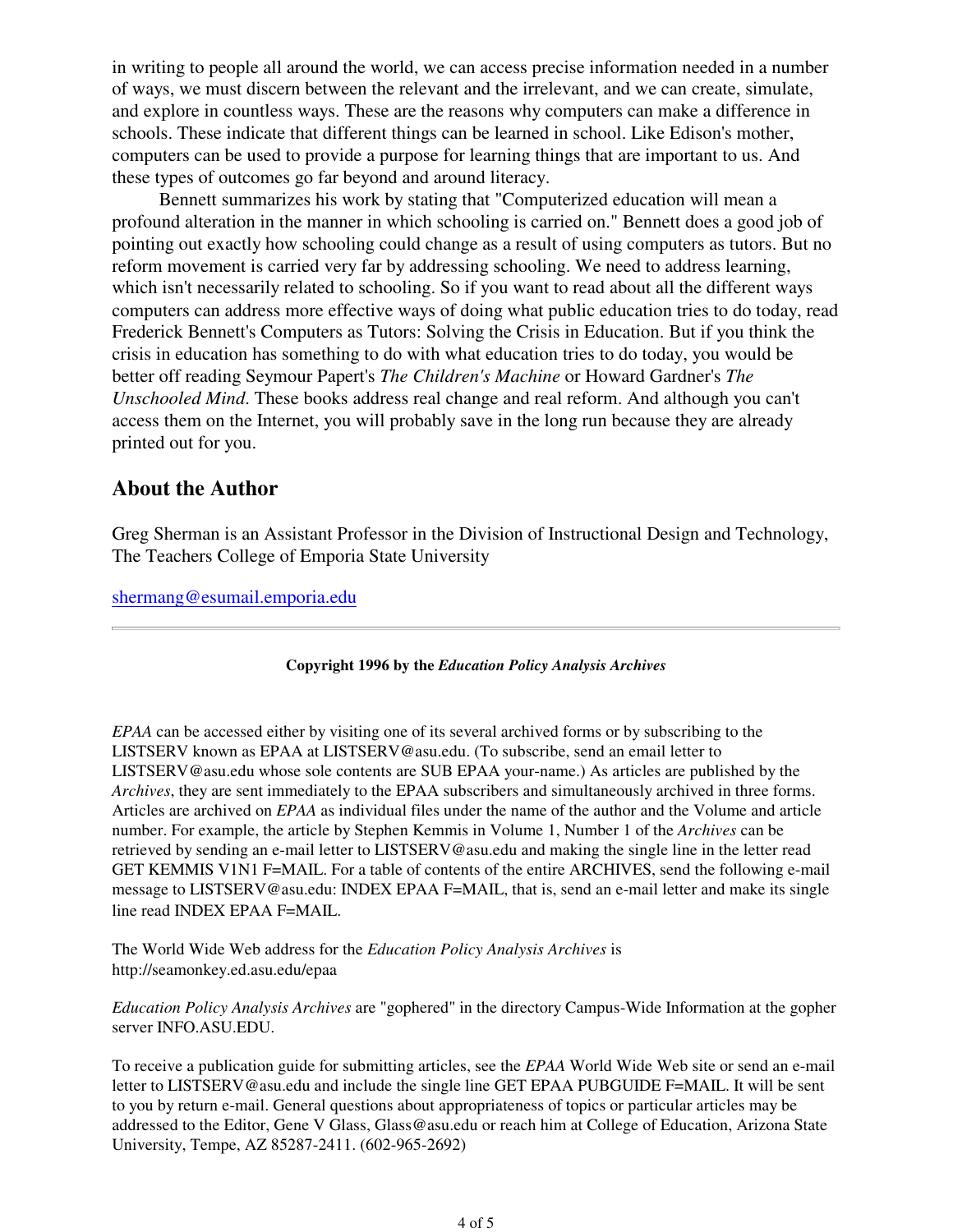#### **Editorial Board**

Greg Camilli *camilli@rci.rutgers.edu*

Andrew Coulson *andrewco@ix.netcom.com*

Sherman Dorn *sfxj9x@scfn.thpl.lib.fl.us*

Thomas F. Green *tfgreen@mailbox.syr.edu*

Arlen Gullickson *gullickson@gw.wmich.edu*

Aimee Howley *ess016@marshall.wvnet.edu u56e3@wvnvm.bitnet*

William Hunter *hunter@acs.ucalgary.ca*

Benjamin Levin *levin@ccu.umanitoba.ca*

Dewayne Matthews *dm@wiche.edu*

Les McLean *lmclean@oise.on.ca*

Anne L. Pemberton *apembert@pen.k12.va.us*

Richard C. Richardson *richard.richardson@asu.edu rud@purdue.edu*

Dennis Sayers *dmsayers@ucdavis.edu*

Robert Stonehill *rstonehi@inet.ed.gov*

John Covaleskie *jcovales@nmu.edu*

Alan Davis *adavis@castle.cudenver.edu*

Mark E. Fetler *mfetler@ctc.ca.gov*

Alison I. Griffith *agriffith@edu.yorku.ca*

Ernest R. House *ernie.house@colorado.edu*

Craig B. Howley

Richard M. Jaeger *rmjaeger@iris.uncg.edu*

Thomas Mauhs-Pugh *thomas.mauhs-pugh@dartmouth.edu*

Mary P. McKeown *iadmpm@asuvm.inre.asu.edu*

Susan Bobbitt Nolen *sunolen@u.washington.edu*

Hugh G. Petrie *prohugh@ubvms.cc.buffalo.edu*

Anthony G. Rud Jr.

Jay Scribner *jayscrib@tenet.edu*

Robert T. Stout *stout@asu.edu*